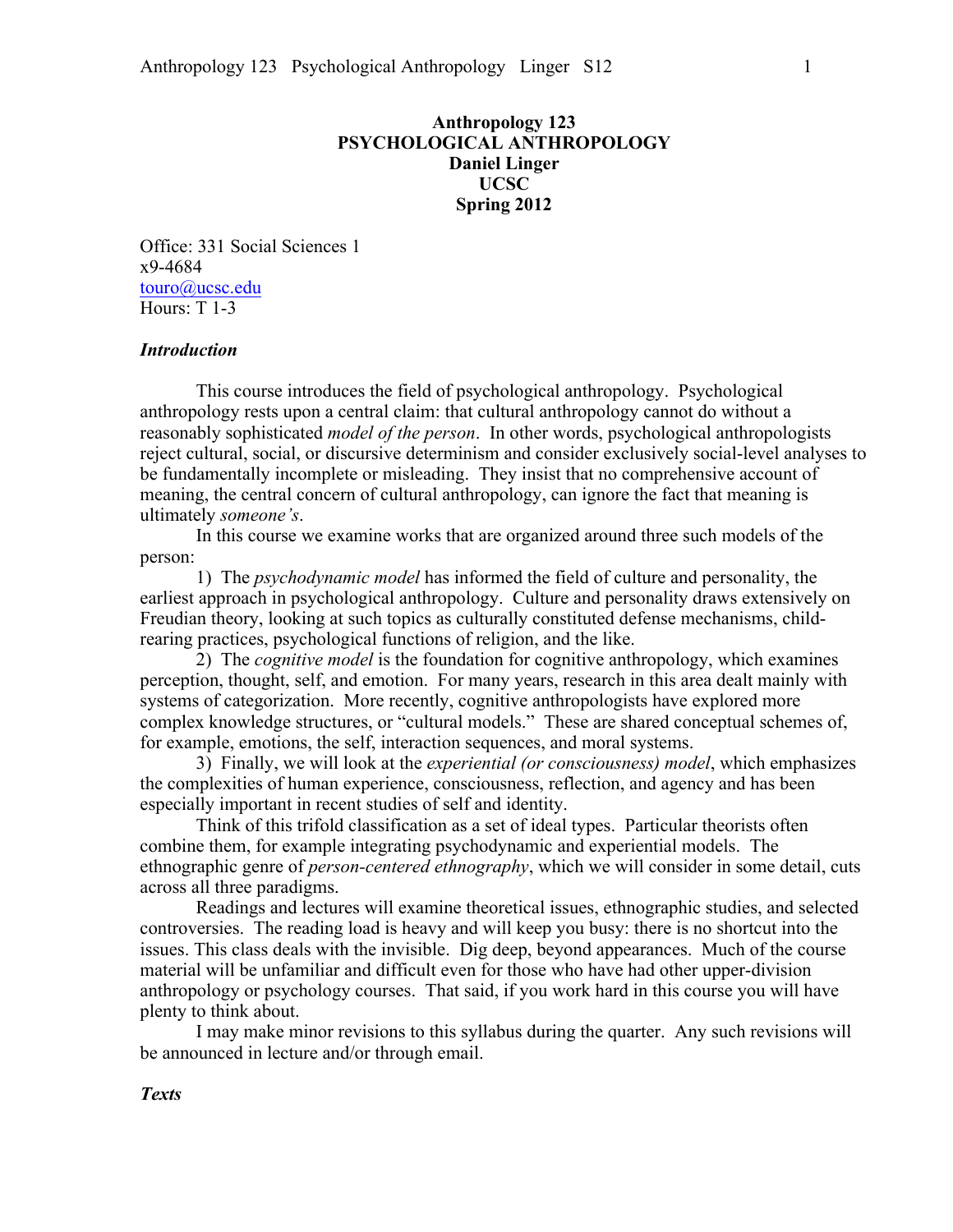Freud, Benedict, Briggs, Månsson McGinty, and *No One Home* are required. Freud's book is not just an excursion into psychological theory; it is a daring masterpiece in synthetic thinking about human beings. Ruth Benedict was a major influential figure in cultural anthropology during the mid-twentieth century. Her controversial book on Japan, written under unusually difficult circumstances, is a classic national character study. Jean Briggs is a contemporary anthropologist who has worked for many years among the Inuit of northern Canada. Her ethnography of a three-year old child is an exemplary, mind-opening exploration of that process we often unthinkingly call "learning." Anna Månsson McGinty takes a novel approach to religious conviction, examining surprising personal aspects of women's conversions to Islam. *No One Home* addresses the ways that nine Brazilians of Japanese descent work through identity quandaries while living in central Japan.

We will also be reading several chapters from books by Sapir, Obeyesekere, and Spiro. Edward Sapir, a contemporary of Benedict's, was a brilliant linguist and cultural theorist. His concerns foreshadowed much recent work in psychological anthropology, and the UC Press collection of his most important writings is a real bargain. Melford Spiro and Gananath Obeyesekere are outstanding practitioners of psychodynamic anthropology.

#### *Required books:*

- Benedict, Ruth. 1946. *The Chrysanthemum and the Sword: Patterns of Japanese Culture.* New York: New American Library. (hereafter *CS*)
- Briggs, Jean. 1998. *Inuit Morality Play: The Emotional Education of a Three-Year Old.* New Haven: Yale University Press. (*IMP*)
- Freud, Sigmund. 1961 (1930). *Civilization and Its Discontents*. James Strachey, trans. N.Y.: W.W. Norton. (*CID*)
- Linger, Daniel T. 2001. *No One Home: Brazilian Selves Remade in Japan.* Stanford: Stanford University Press. (*NOH*)
- Månsson McGinty, Anna. 2009. Becoming Muslim: Western Women's Conversions to Islam. N.Y.: Palgrave Macmillan. (*BM***)**

#### *Recommended books:*

- Obeyesekere, Gananath. 1981. *Medusa's Hair: An Essay on Personal Symbols and Religious Experience*. Chicago: University of Chicago Press. **(***Obey***)**
- Sapir, Edward. 1949. *Selected Writings in Language, Culture, and Personality*. David G. Mandelbaum, ed. Berkeley: University of California Press. (*Sapir***)**
- Spiro, Melford E. 1987. *Culture and Human Nature: Theoretical Papers of Melford E. Spiro*. Benjamin Kilborne and L.L. Langness, eds. Chicago: University of Chicago Press. **(***Spiro***)**

*Very short list of additional general texts for those interested in psychological anthropology:* Casey, Conerly and Robert B. Edgerton, eds. 2005. *A Companion to Psychological* 

- *Anthropology.* London: Blackwell.
- D'Andrade, Roy. 1995. *The Development of Cognitive Anthropology*. Cambridge: Cambridge University Press.
- *Ethos*, journal of the Society for Psychological Anthropology (a division of the American Anthropological Association)
- Quinn, Naomi. 2007. *Finding Culture in Talk*. New York: Palgrave Macmillan.
- Sperber, Dan. 1996. *Explaining Culture: A Naturalistic Approach.* Oxford: Blackwell.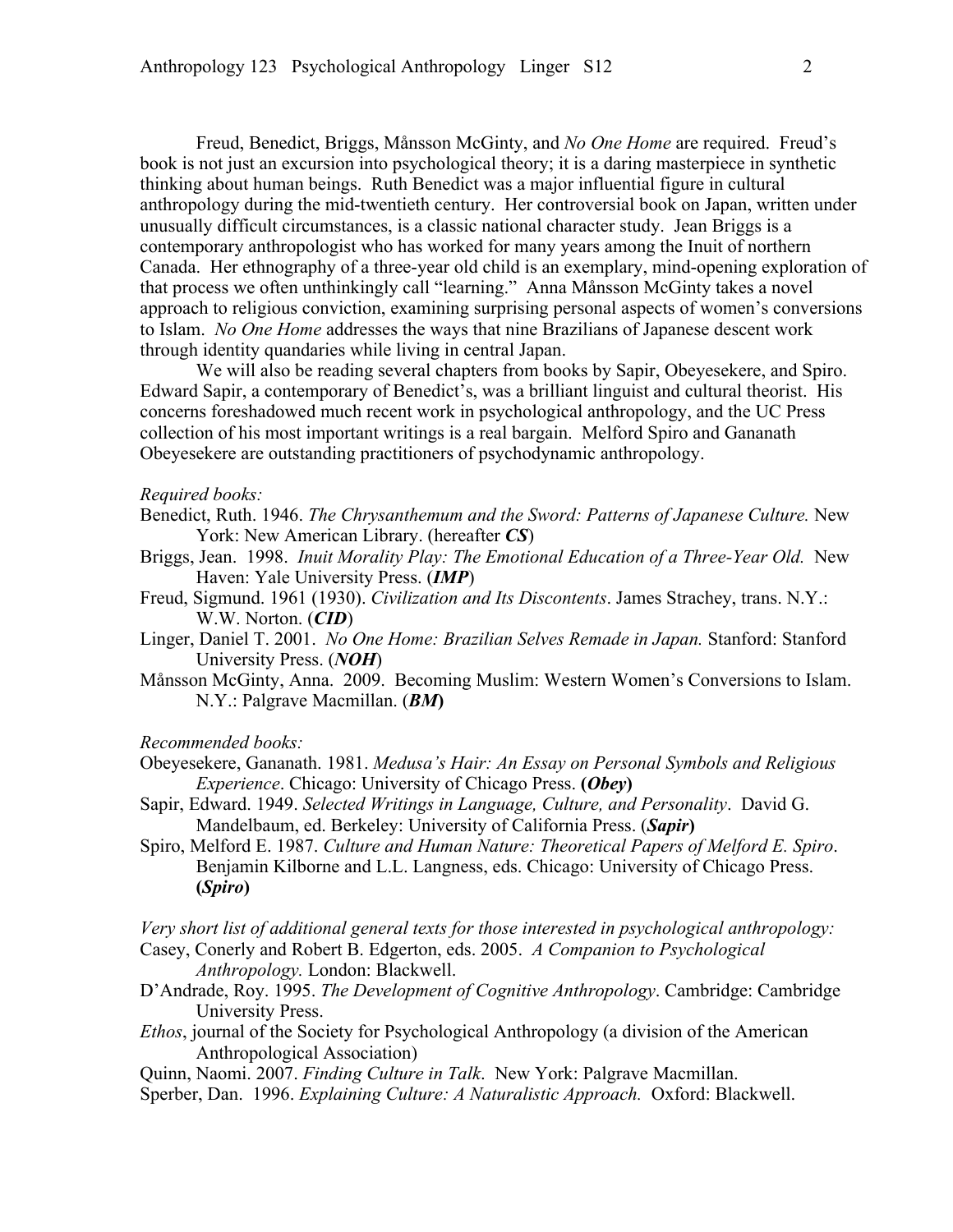Strauss, Claudia and Naomi Quinn. 1997. *A Cognitive Theory of Cultural Meaning*. Cambridge: Cambridge University Press.

#### *Assignments*

The assignments are two papers and one quiz.

Your grade will be calculated as follows: midterm paper 30%, final paper 50%, quiz 20%. The midterm and final assignments will ask you to address substantial, challenging questions of theory in psychological anthropology. I may also take class participation into consideration when assessing your grade.

You should remain current in the readings: it will be impossible to understand the lectures, do the papers, or participate in discussions without having studied the assigned materials carefully. I think you will find the issues provocative.

Toward the end of the quarter, there will be an in-class open-note quiz. (No books, copies of readings, or electronic devices permitted.) This should not make you unduly nervous if you have carefully done the readings and attended the lectures.

Academic dishonesty (plagiarism) will result in a failing grade and referral to the university for further discipline. If you are in doubt as to what constitutes academic dishonesty, consult http://www.ucsc.edu/academics/academic\_integrity/undergraduate\_students/.

If you qualify for classroom accommodations because of a disability, please get an Accommodation Authorization from the Disability Resource Center (DRC) and submit it to me in person outside of class (e.g., during office hours) within the first two weeks of the quarter. Contact DRC at 459-2089 (voice), 459-4806 (TTY), or http://drc.ucsc.edu/ for more information on the requirements and/or process.

### *Lectures and readings*

Required and recommended books can be purchased at the Literary Guillotine in downtown Santa Cruz. They are also on reserve at McHenry Library. Other readings can be accessed through the eCommons site for this course. You should immediately print out the "Handouts" package from eCommons. Get into the habit of bringing it to class, as we will often be referring to it during our discussions.

# **WEEK TOPICS AND READINGS**

## *1 (4/3-4/5) Introduction (1): questions of meaning*

*CID*, whole book *NOH*, Chs. 1-2, pp. 3-41. Linger, Daniel T. 2010. What Is It Like to Be Someone Else? Ethos 38(2):205- 229. (You probably will not understand all of this article now, but keep thinking about it, and we'll return to it later on.)

## *2 (4/10-4/12) Introduction (2): psychodynamic, cognitive, and experiential models*

D'Andrade, Roy G. 1984. Cultural Meaning Systems. In *Culture Theory: Essays on Mind, Self and Emotion*. Richard A. Shweder and Robert A. LeVine, eds. Pp. 88-119. Cambridge: Cambridge University Press.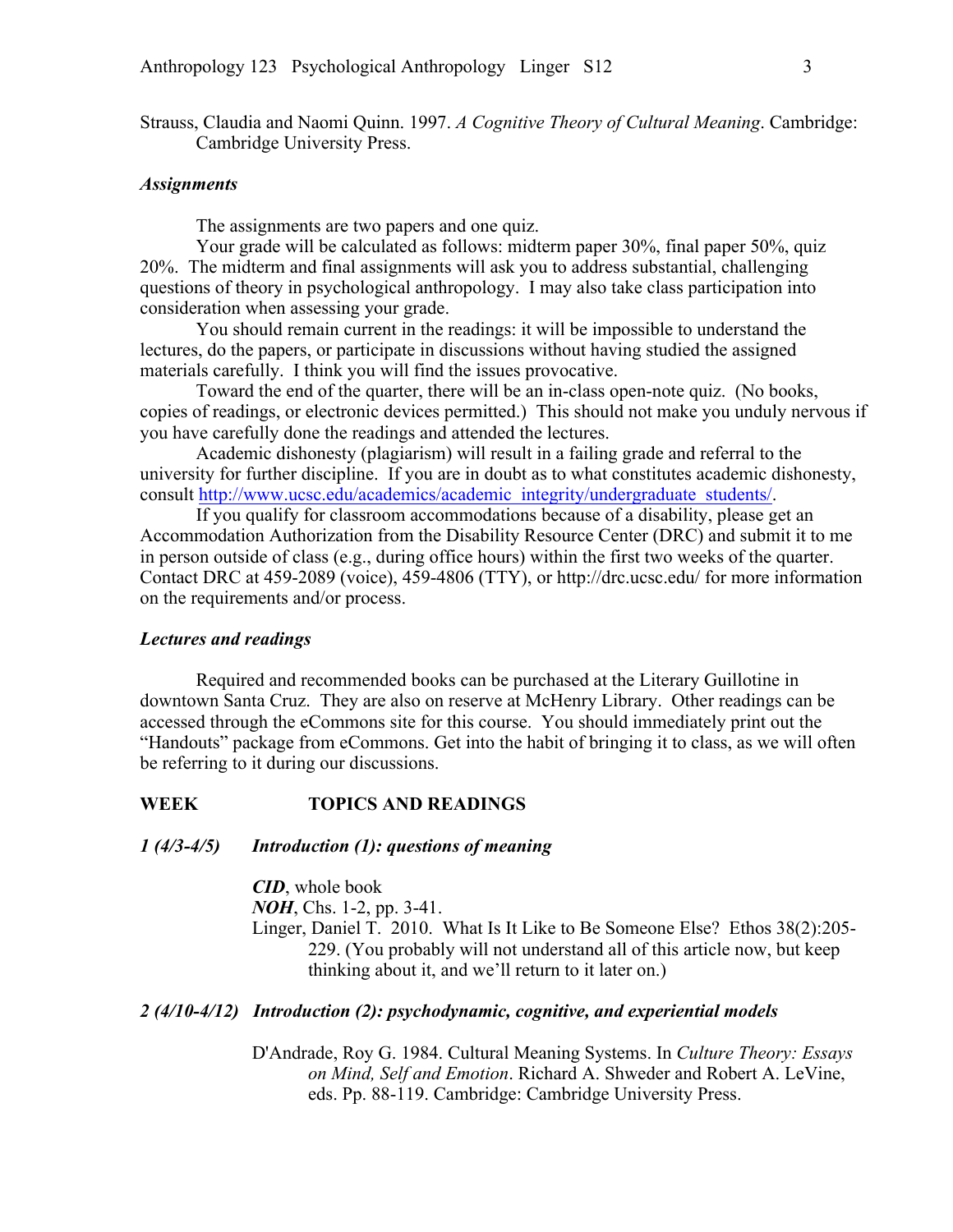Rapport, Nigel and Joanna Overing. 2007. *Social and Cultural Anthropology: The Key Concepts*. London: Routledge. - Individualism, pp. 209-216. - Individuality, pp. 216-226. *NOH*, Chs. 3-8, pp. 45-152.

*Recommended:*

- Schwartz, Theodore. 1978. Where Is the Culture? Personality as the Distributive Locus of Culture. In *The Making of Psychological Anthropology*. George D. Spindler, ed. Pp. 419-441. Berkeley: University of California Press. Cohen, Anthony P. and Nigel Rapport. 1995. Introduction: Consciousness in
- Anthropology. In *Questions of Consciousness*. Pp. 1-18. New York: Routledge.

### *3 (4/17-4/19) Introduction (3): person-centered ethnography*

Hollan, Douglas. 2005. Setting a New Standard: The Person-Centered Interviewing and Observation of Robert I. Levy. Ethos 33(4): 459-466. *NOH*, Chs. 9-11, pp. 153-208. *CS,* Chs. 1-4, pp. 1-97.

*Recommended:*

Hollan, Douglas. 2001. Developments in person-centered ethnography. In *The Psychology of Cultural Experience.* Carmella C. Moore and Holly F. Mathews, eds. Pp. 48-67. Cambridge: Cambridge University Press. Levy, Robert I. 1994. Person-centered anthropology. In *Assessing Cultural Anthropology*. Robert Borofsky, ed. Pp. 180-189. N.Y.: McGraw-Hill. Levy, Robert I. 1973. *Tahitians: Mind and Experience in the Society Islands.*

Chicago: University of Chicago Press.

## *4 (4/24-4/26) Cultures and persons: Sapir*

Sapir, Edward. From *Sapir*:

- Cultural Anthropology and Psychiatry (pp. 509-521).
- The Unconscious Patterning of Behavior in Society (pp. 544-559).
- Personality (pp. 560-563).
- Symbolism (pp. 564-568).
- Why Cultural Anthropology Needs the Psychiatrist (pp. 569-577).
- Psychiatric and Cultural Pitfalls in the Business of Getting a Living (pp. 578-589).
- The Emergence of the Concept of Personality in the Study of Cultures (pp. 590-597).

*CS*, Chs. 5-8, pp. 98-176.

*5 (5/1-5/3) National character: Benedict*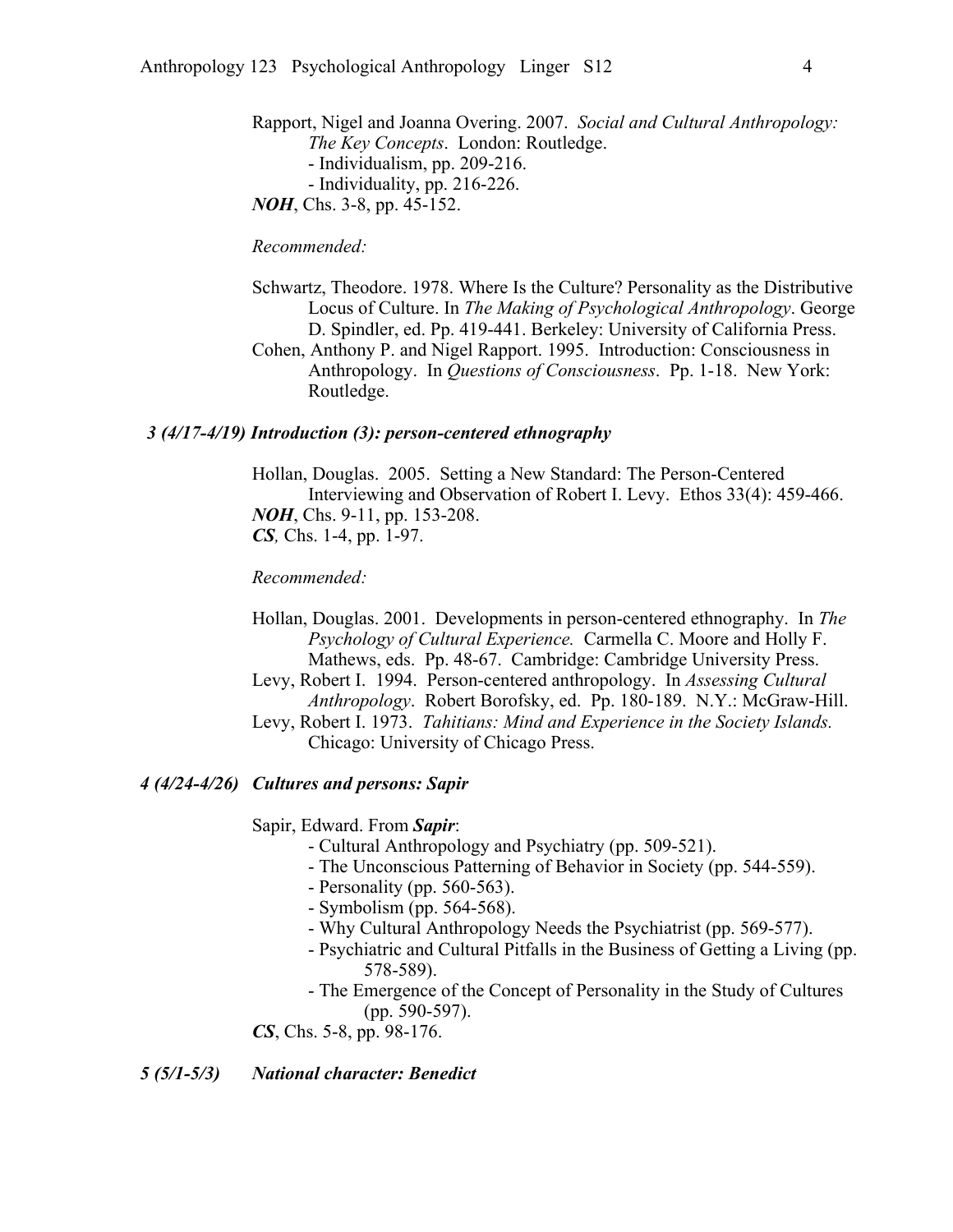#### *CS*, Chs. 9-13, pp. 177-316.

## *\*\*\* MIDTERM PAPER DUE MAY 3 AT START OF CLASS – NO LATE PAPERS \*\*\**

## *6 (5/8-5/10) Psychodynamic approaches: Spiro and Obeyesekere*

Spiro, Melford E. Culture and Human Nature. *Spiro*, pp. 3-31. Spiro, Melford E. Collective Representations and Mental Representations in Religious Symbol Systems. *Spiro*, pp. 161-184. *Obey*, Part 1, pp. 1-51; Part 5, pp. 169-182. *BM*, Chs. 1-3, pp. 1-52.

*Recommended:* The rest of *Spiro* and *Obeyesekere*.

### *7 (5/15-5/17) Cognitive approaches*

Linger, Daniel T. 1994. Has Culture Theory Lost Its Minds? Ethos 22(3):284- 315.

Holland, Dorothy. 1992. The Woman Who Climbed up the House: Some Limitations of Schema Theory. In *New Directions in Psychological Anthropology.* Theodore Schwartz, Geoffrey M. White, and Catherine A. Lutz, eds. Pp. 68-79. Cambridge: Cambridge University Press. *BM*, Chs. 4-9, pp. 55-185.

*Recommended:*

- D'Andrade, Roy G. 1987. A Folk Model of the Mind. In *Cultural Models in Language and Thought*. Dorothy Holland and Naomi Quinn, eds. Pp. 112- 148. Cambridge: Cambridge University Press.
- D'Andrade, Roy G. 1995. *The Development of Cognitive Anthropology*. Cambridge: Cambridge University Press.
- Special Issue on the Missing Psychology in Cultural Anthropology's Key Words. 2006. Anthropological Theory 6.

### *8 (5/22-5/24) Experiential (consciousness) approaches*

*IMP*, Introduction and Chs. 1-5, pp. 1-145; Conclusion, pp. 203-210.

*Recommended:*

*IMP*, Ch. 6, pp. 146-202.

- Bateson, Gregory. 1972. *Steps to an Ecology of Mind*. N.Y.: Ballantine Books. (Social Planning and the Concept of Deutero-Learning, pp. 159-176; The Logical Categories of Learning and Communication, pp. 279-308.)
- Cohen, Anthony P. 1994. *Self Consciousness: An Alternative Anthropology of Identity.* N.Y.: Routledge.